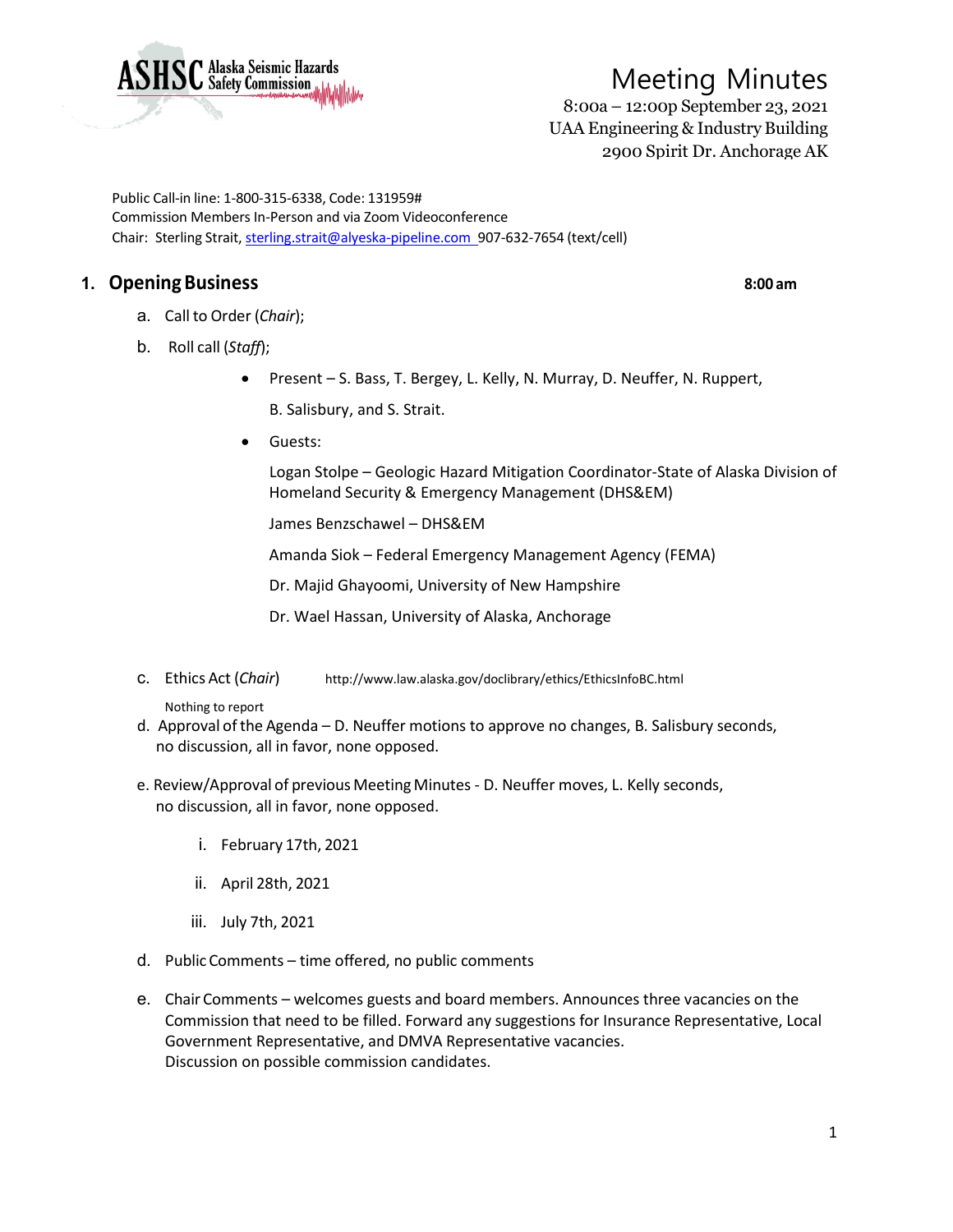

8:00a – 12:00p September 23, 2021 UAA Engineering & Industry Building 2900 Spirit Dr. Anchorage AK

## 2. **Briefings**

a. Arctic Seismic Resiliency Workshop **8:15 am**

i. Dr. Majid Ghayoomi, University of New Hampshire

Presentation on workshop activities, discussions, recommendations, and funding opportunities for future workshops.

S. Strait – what's the relationship with UAF University of Alaska Fairbanks? Dr. M.Ghayoomi – currently several research projects and collaborations with UAF PI's – principal investigators. S. Bass question on where to find draft report from the workshop and presentation information. Dr. Ghayoomi – information on the workshop will be available on the University of New Hampshire website. Commission questions and discussion on workshop details. B. Salisbury – comment appreciates the workshop's focus on the indigenous people and scientific collaboration to support communities and the needs of residents. Discussion on community outreach and needs. S. Strait – has outreach been initiated regarding Barry Arm warning system research compared to the warning systems in Norway or Iceland? B. Salisbury – yes, it's a slow process with proposals being submitted. Barry Arm slope is now being monitored by cameras, infrasound, and radar to monitor slope activity. Long term monitoring costs will be shared between DGGS and USGS landslides. Focus is the impact of the landslide hazards for small communities. J. Benzschawel – Tsunami hazard Mitigation program received a grant for FY21 for a new siren for Prince William Sound. Recent workshop and community outreach in Valdez June 2021. To identify hazards and emergency resources in the Valdez area.

Discussion on Alaska communities, accessibility to earthquake hazards and response possibilities. **Action** – posting of Arctic Seismic Resiliency Workshop to ASHSC website by B. Salisbury

#### **BREAK**

- b. EERI Final Report: 2018 M7.1 Anchorage Earthquake Presentation **9:05 am**
	- i. Dr. Wael Hassan, University of Alaska Anchorage Discussion – Action completed – posting of EERI Final Report 2018 M7.1 and slide presentation to ASHSC website by B. Salisbury Seismic regulations and mitigation: is that contained in the report or just the slide presentation? Dr. Hassan – Chapter 11 of the report has the information and regulations. S. Strait -- through EERI what resources are available to assist us if we were to pursue some of these specific recommendations such technical writing of proposed ordinates? Dr.Hassan – EERI has guidelines, information, and resources that can assist.

**BREAK**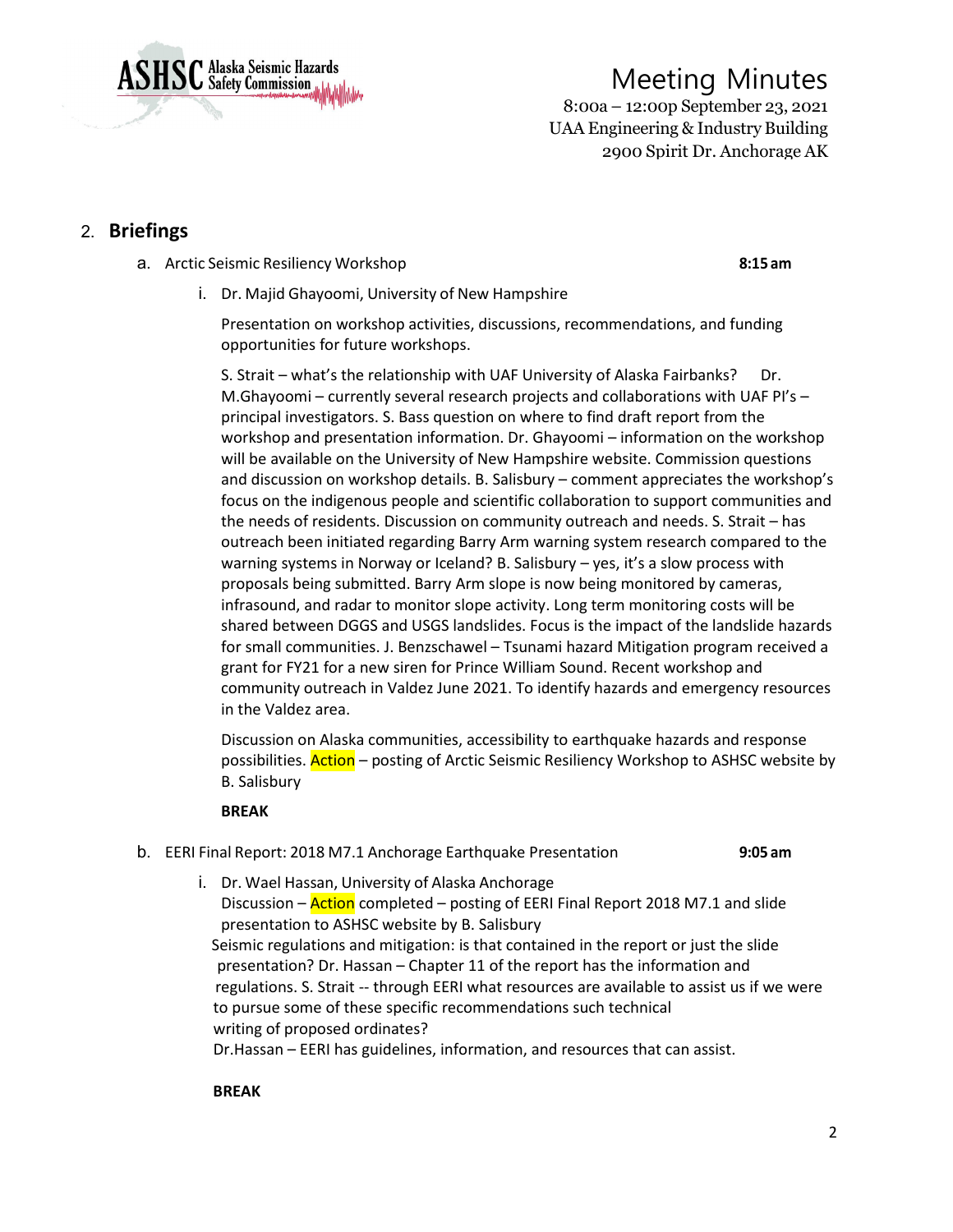

8:00a – 12:00p September 23, 2021 UAA Engineering & Industry Building 2900 Spirit Dr. Anchorage AK

#### 3. **New Business**

a. Review Commission StrategicObjectives **10:15 am**

S. Strait – Goals of the commission that should be accomplished this year. As a commission we can recommend legislation to the legislature or provide recommendations to the Governor.

- 1. School & Public Building Safety put this topic under critical infrastructure. L. Kelly to expand to utilities and bridges.
- 2. Enhance and Improve Alaska Seismic Monitoring Network S. Strait adopting additional seismic stations. Is this still a focus area? N. Ruppert – that stage is complete, the Alaska Earthquake Center adopted about a hundred stations from the North slope project, that was a success. The other projects I can think of include seismic monitoring of earthquakes in Alaska and an Early Warning System. This could be a long-term focus for the Commission
- 3. Enhance Post-Event Inspection Efficiency S. Strait Coordination of engineers to complete post-earthquake inspections. Improve trained officials that are available to call for inspections.
- 4. Providing Post-Earthquake Information B. Salisbury and N. Ruppert publish a brief informational report of current seismic events as soon as possible after they occur typically within a month of a significant earthquake.
- 5. Media, Press release

N. Ruppert – it's important to reach out to the media. At some point reaching out to a local TV station, once we have a definite message and what specific points, we want to deliver. Public outreach has not been done by the commission before. S. Strait – wait until we have a clear message to deliver. Group Action - Issue press release on the EERI report findings that is condensed on the message we want the public to know. B. Salisbury – the direct outreach to the media is a good idea. We don't need to check with anyone in DNR before directly reaching out to the media regarding earthquakes or Commission efforts. However, an official DNR press release would need DNR approval. We are now less resilient to Earthquakes since the 2018 Earthquake. We are not prepared for an Earthquake of a large magnitude. That is not on people's radar, we need to get the public to be more aware of earthquake hazards and damages to buildings and infrastructure. S. Strait – how do we get people out of buildings safely and, what if it's 20 below outside with no building for people to return to poses a major problem. N. Murray – having a key message to the public of the damage to a residential building and the ways to make their homes more resilient to a seismic event. Murray asks: is Dr. Hassan's report public knowledge? the media and the public can access the report. B. Salisbury recommends a one- or two-page summary of the report, as that format is preferred by the public and news media. NEHRP has published information in the past, such as a pamphlet for distribution. S. Straight asks: Do we have access to the state public relations to help with our report? B. Salisbury – yes we, do have a PR – Dan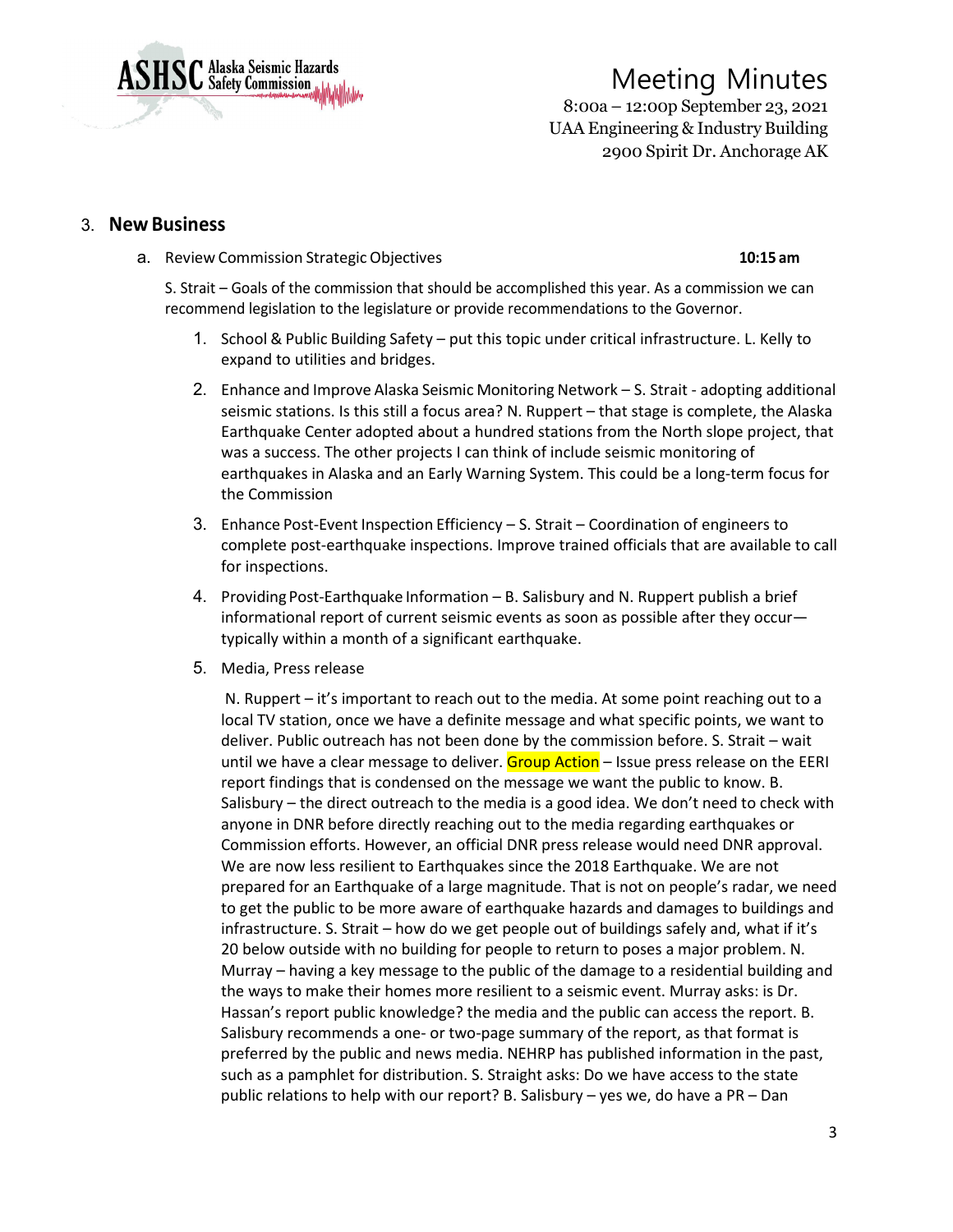

8:00a – 12:00p September 23, 2021 UAA Engineering & Industry Building 2900 Spirit Dr. Anchorage AK

Saddler who issues public press release on behalf of DNR. Again, that would be something we can put together and would need to run it through the State Geologist before sending to Dan Saddler.

We do have this resource that we are underutilizing. L. Stolpe – DHS&EM has a Public relations resource. More effective strategy for getting the narrative to the public. D. Neuffer - Do we want to go through DNR to do a press release on this report? Should we recommend to the DNR staff? S. Strait - YES, the first roadmap needs to be legislation to be submitted by January, maybe the commission members in Juneau can present the legislation. D. Nueffer-Have Dr. Ghayoomi and Dr. Hassan be a part of the press release. S. Strait - Commission will collaborate with Dr. Hassen.

B. Salisbury - AS a GROUP decide our top priorities. Have a publishing group at DGGS that we can submit the document and have it formatted into something to publish. As a group decide what the final draft should look like. B. Salisbury – reminder: July 12 is the deadline for submitting legislative proposals. By mid-june the draft would have to be submitted to the State Geologist to review. S. Strait - I will take the structural engineering part of the report. Let's have this conversion by e-mail. J. Benzschawel and Logan Stolpe will be involved in the press release process.

- 6. Connecting People to Mitigation and Recovery Funds S. Strait any comments to improve access or find funding to aid people. Anything our commission can do to improve ability for people to access funding.
- 7. Building Code Adoption, Inspection,& Enforcement:

B. Salisbury – James can you provide more information on the NEHRP grant and what projects and/or proposals can be funded. As a commission the NEHRP grant can be submitted to the Legislature for additional funding. J. Benzschawel – NEHRP Application is due in March 2022 and will research past grant requirements and guidelines. S. Strait – identify structures that need work done in Alaska. J. Benzschawel - NEHRP has funded safety seismic structures for school districts. B. Salisbury - Identification of infrastructures and identify those structures that need repairs, should focus on schools, hope to expand on to other critical infrastructures and where they are located. S. Strait – focus can be on Southcentral Alaska where it is hazardous for seismic activity. B. Salisbury – continue our efforts in Anchorage where the most damage has occurred from the previous earthquake in 2018. Find a way to transition from Anchorage Municipality to smaller communities in Alaska. N. Ruppert – Fairbanks is a high seismic zone. Would be beneficial to incorporate UAA & UAF engineering students to work post event inspections. Can be a great partnership with UAA & UAF Engineering Departments. Suggests next face - to -face meeting in Fairbanks to tour the Earthquake Center and UAF Engineering Department. Involve the legislature recommendations to adopt code enforcements for building and infrastructure inspections. S. Strait – DNR legislature liaison to assist the commission with proposal to the Legislature. B. Salisbury – Yes, there is someone at DNR representative to assist in drafting and format the

legislation proposal to the legislature. There is a time limit by July, to get on the docket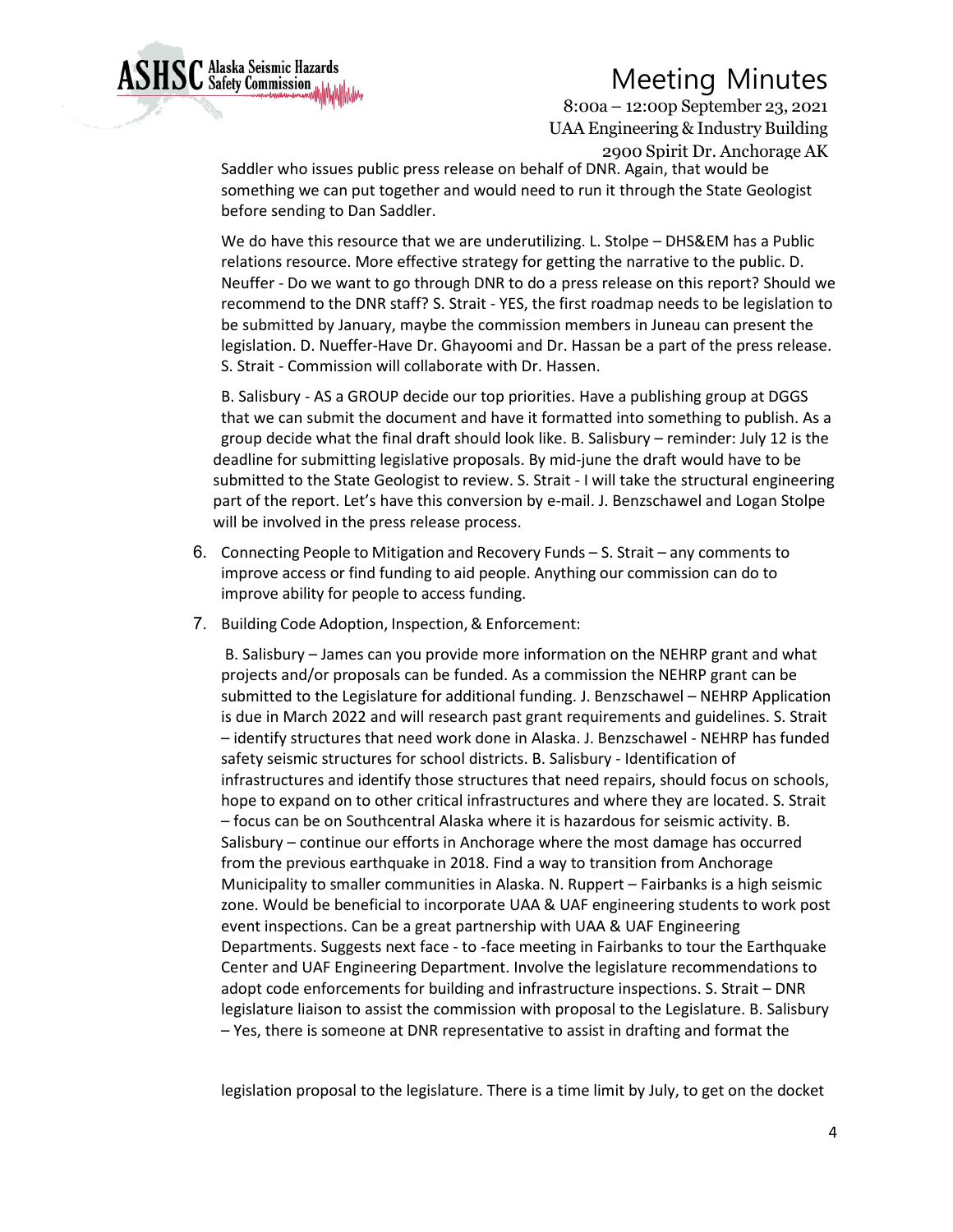

8:00a – 12:00p September 23, 2021 UAA Engineering & Industry Building 2900 Spirit Dr. Anchorage AK for the Legislative session in January. L. Kelly – what we could potentially do with grant

funding to hire a grant writer to assist with the proposed legislation to submit either to the Governor or State Legislature. S. Strait does not have a statewide building code and doesn't have any inspections or follow-up. Fairbanks, Anchorage, and Valdez does and not the Matsu Valley, construction is expensive in the bush communities. N. Ruppert – several organizations that are interested in adopting building codes that can help, to aid the commission. Select codes that the commission feels most important and can be achieved in a short amount of time. S. Strait – is this something the commission wants to put all our efforts in or will this limit the commission not to pursue other topics of concern. N. Murray – Our building codes for the state are basic. We (DOT) have had a seismic retrofit program in place for about 20 years, we have inventoried every bridge in the state, some of these bridges on the list require retrofits or replacement. A couple of research projects the commission might be interested in. One of those projects is a retrofit of a particular bridge in the port of Anchorage. This is a million-dollar project for the DOT. This bridge is very expensive to replace so we are looking for retrofit options. Alaska, Washington, California, Oregon, and Hawaii sponsored a pooled research project to look a tsunami impact on the coastal bridges. The research is completed and some of the recommendations are for specific areas. It is not generally practical to construct a bridge to withstand a tsunami. Recommendations is to avoid, if possible, building bridges in coastal regions that are in mapped tsunami inundation zones. Funding a research project for Alaska DOT that during a seismic event to receive in real-time information of which bridges are vulnerable and the damage to expect. Emailed Natalia Ruppert how the Earthquake Center could assist with technology and real-time data during a seismic event. S. Strait emailing the EERI report to all commission members, a lot of information and recommendations that applies to the purpose or goals of the commission. The report is about 200 pages. B. Salisbury – once we have that list of priorities, we should find funding resources that apply to each of the different tasks we have outlined. Should start this project soon, the timeline is approaching. L. Kelly – to submit the EERI report to the State Legislature, they would benefit from the information in the report. B. Salisbury recommends keeping the submission to one page that points the legislature members to the EERI report on the ASHSC website.

8. Design Engineering Requirements – S. Strait – update state CE requirements. Seismic tests about of the CE exam would be something to pursue.

#### **OldBusiness/Committee Reports 11:30 am**

- a. Alaska Seismic Hazard Map Update Meetings address in next meeting
- b. Prince William Sound Barry Arm Tsunami Risk address in next meeting
- c. Resilience of Critical Infrastructure already discussed in Building Code Adoption, Inspection,& Enforcement: D. Neuffer – USGS presentations on Seismic hazard update and ground failure maps and models. They compile technical information which is one of our weakness. As a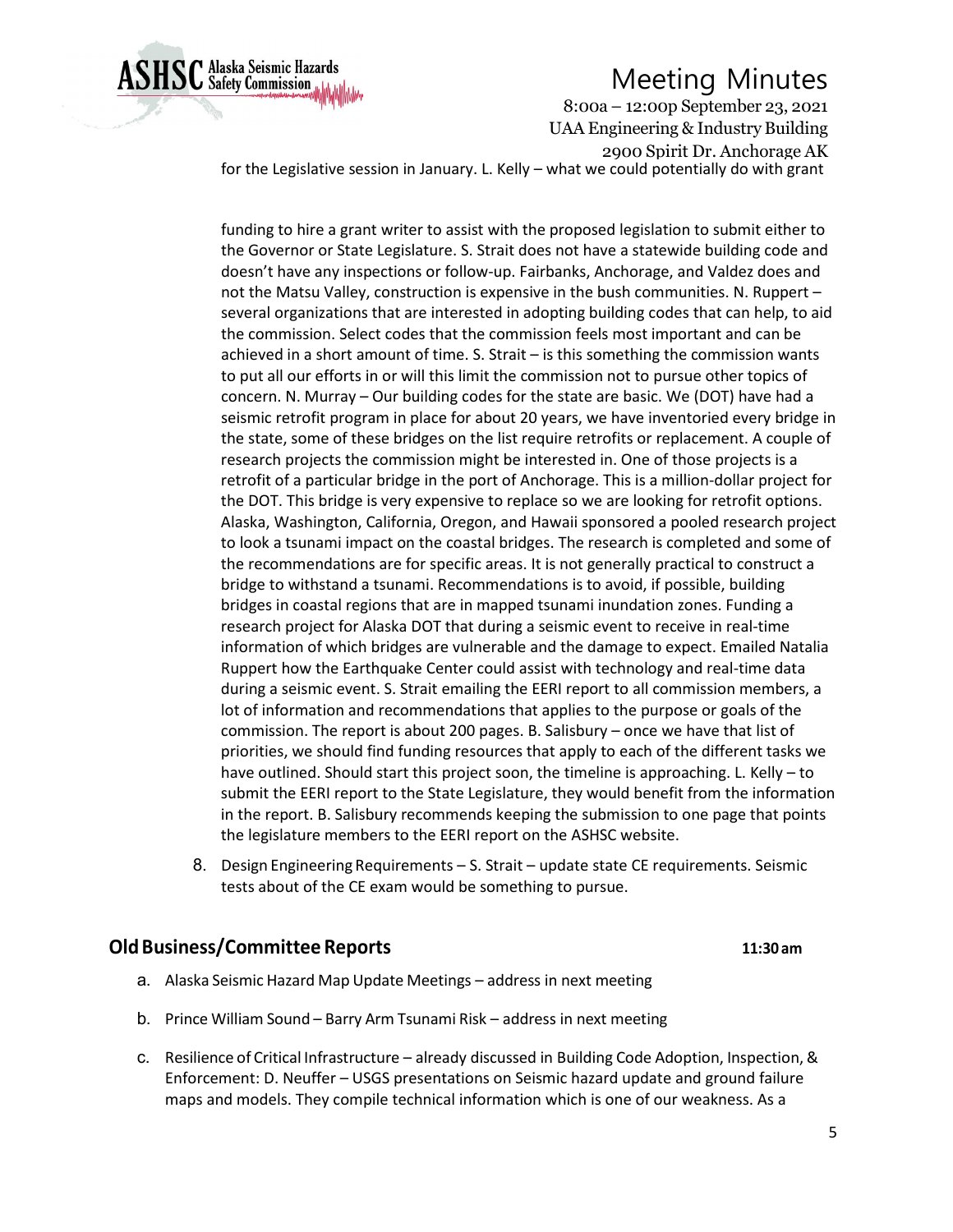

8:00a – 12:00p September 23, 2021 UAA Engineering & Industry Building 2900 Spirit Dr. Anchorage AK

commission to use our local affiliations or industry groups to assist compiling technical reports.

- d. Aging Projects
	- i. ASCE 7 Tsunami Modeling Letter
	- ii. Post-Earthquake Damage Assessment Taskforce
	- iii. School & Public Building Seismic Safety
	- iv. Grants for Earthquake Recover/Mitigation

### **5. Closing Matters**

- a. Next Meeting: November S. Strait **ACTION** -will send an email to set a date that is convenient for all commission members to attend.
- b. Vacant Commission Seats Local Government Rep, Insurance Rep and Commission Chair. S. Strait any volunteers to email board of recommendations for these vacancies. We will need to vote on a new Commission Chair at our November meeting.

| <b>Adjourn</b> $-$ B. Salisbury motions, D. Neuffer seconds |                                                                   | $12:00 \,\mathrm{pm}$ |  |
|-------------------------------------------------------------|-------------------------------------------------------------------|-----------------------|--|
| 6. Afternoon Briefing (Optional)                            |                                                                   |                       |  |
|                                                             | a. UAA College of Engineering – Capabilities and Seismic Research | $1:00 \text{ pm}$     |  |
| Earthquake Demonstration Project Tour<br>b.                 |                                                                   | $2:00 \text{ pm}$     |  |